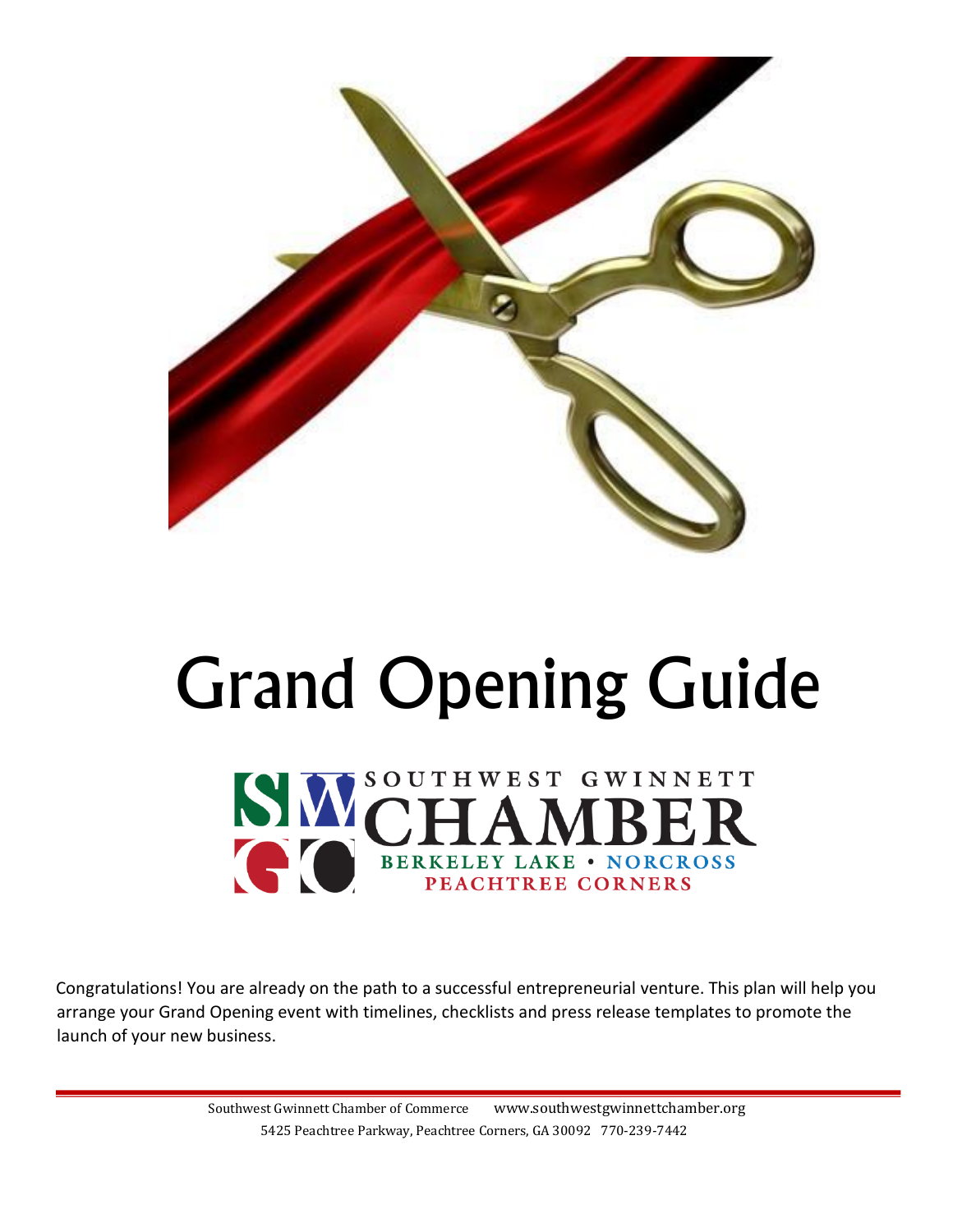

## **Grand Opening Event Planner**

## **STEP ONE:**

#### *Set Your Date & Time and Invite Speakers*

| Date of Event:          |  |
|-------------------------|--|
| Time of Event:          |  |
| Rain Date:              |  |
| Budget for my<br>event: |  |
| Master of               |  |
| Ceremonies:             |  |
| Speakers:               |  |
|                         |  |
|                         |  |
|                         |  |
| My point person:        |  |
| Phone #:                |  |
| Email:                  |  |

## **STEP TWO:**

#### *Compile Your Guest List and Arrange for Invitations*

| Method               |  |
|----------------------|--|
| (mail/email):        |  |
| Send by:             |  |
| <b>RSVP Date:</b>    |  |
| <b>RSVP Contact:</b> |  |
| Identify VIPs: *     |  |
| Date to send         |  |
| reminder:            |  |

## **STEP THREE:**

#### *Assign Your Event Tasks*

| Scissors/Ribbon   |  |
|-------------------|--|
| Microphone/Podium |  |
| Caterer:          |  |
| Photographer:     |  |
| Videographer:     |  |

## **STEP THREE (continued):**

#### *Assign Your Event Tasks*

| Florist:                |  |
|-------------------------|--|
| Name Tags:              |  |
| Set-Up:                 |  |
| Giveaways/Prizes:       |  |
| Parking:                |  |
| Greeters:               |  |
| <b>VIP Coordinator:</b> |  |
| Tour Guide:             |  |
| Music:                  |  |
| Teardown:               |  |
| Clean Up:               |  |

## **STEP FOUR:**

#### *Spread the Word Pre-Event*

*MEDIA*

| Media to Contact:    |  |
|----------------------|--|
|                      |  |
|                      |  |
|                      |  |
| <b>Prepare Press</b> |  |
| Release:*            |  |
| Send Press Release   |  |
| Prepare Media Alert: |  |
| Send Media Alert:    |  |
| Post Event PR:       |  |
| Send Post Event PR   |  |
| SOCIAL MEDIA         |  |
| Which/When           |  |

## **STEP FIVE:**

#### *Post Event Activities*

| Send thank you notes:    |  |
|--------------------------|--|
| Add event information    |  |
| to website, newsletter   |  |
| and social media         |  |
| Send photos/press        |  |
| release to media and     |  |
| Economic Development     |  |
| Input all business cards |  |
| into client database     |  |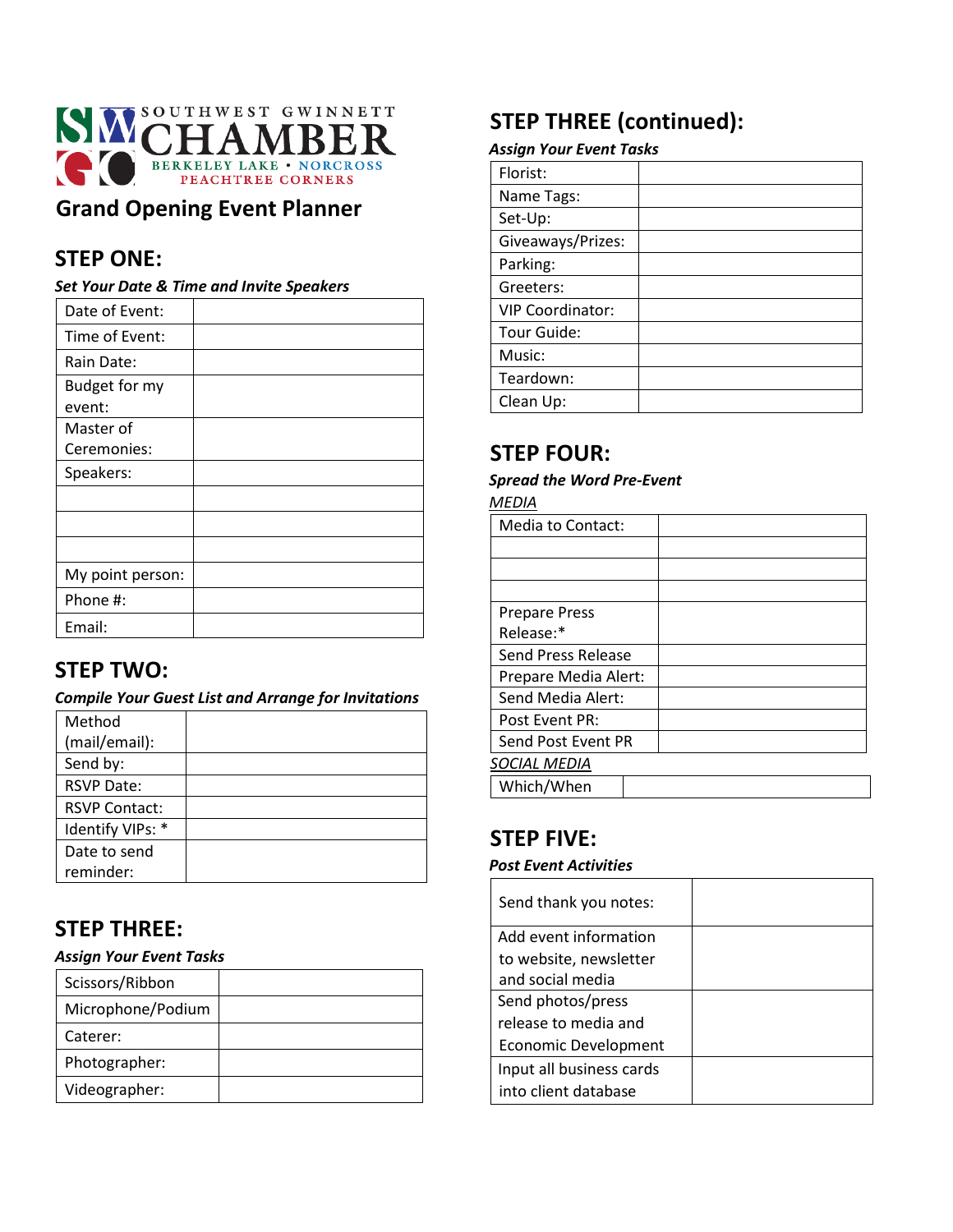[Use company logo or letterhead] [Date]

#### **FOR IMMEDIATE RELEASE**

Contact: [Name] [E-mail address] [Phone and Fax numbers]

#### Grand Opening & Ribbon-Cutting Ceremony to Celebrate [Name of Business] *[Business name] has invited [name of elected official] to attend its ribbon-cutting on [date].*

[CITY, STATE] – [Business name] is pleased to announce that it will hold a Grand Opening and Ribbon-Cutting Ceremony for its [newly constructed/recently renovated] XYZ facility [name of XYZ facility] onsite at [hour] on [date].

"We're happy to introduce our latest accomplishment to the community and those who helped bring this project to fruition," said [spokesperson's name and title]. "The ribbon-cutting ceremony for [Business Name] marks the launch of a new era for [city name]."

[Name of elected official], [elected official's significance to the business], is scheduled to be on hand to offer a few remarks regarding [Business Name] and to assist in the ribbon-cutting.

"We're delighted [name of elected official] has agreed to join our celebration. Our dream of [constructing/greatly improving] this facility was made possible in part by [him/her]," said [Your spokesperson's name].

[Offer specifics on your business facility, such as how many products or selection is available; how much the capacity is; what type and how much parking is available; and other details, such a amenities it offers, final cost of the project and public funding used. If the business site has undergone renovations, include before and after facts.].

[Include details on the ribbon-cutting ceremony, such as the names and affiliations of other invited guests, what will take place at the ceremony, and other details.]

[Insert other specifics regarding your business facility, such as its significance to the community, and any interesting historical facts related to the site, or other relevant details, make sure to include your company website].

**###**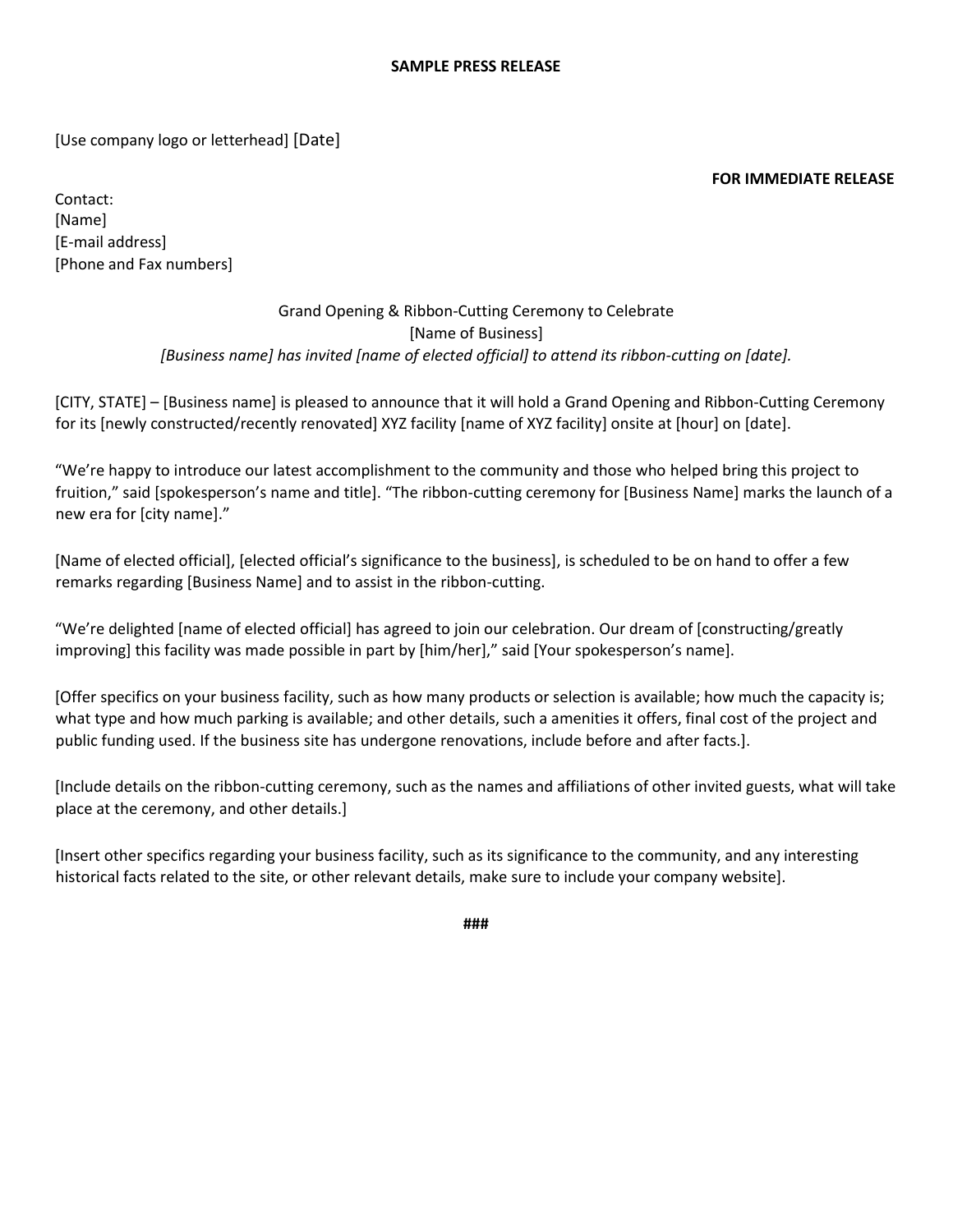[Use company logo or letterhead] [Date]

**FOR IMMEDIATE RELEASE** 

Contact: [Name] [E-mail address] [Phone and Fax numbers]

#### **[Name of Business] Celebrates Grand Opening in [City]**

]

*[Business name] held its Grand Opening on [date] and is now open for business.* 

[CITY, STATE] – [Business name] welcomed more than [number of attendees] at its Grand Opening and Ribbon-Cutting Ceremony held on [date]. [List of key contacts, legislators] were present to welcome [business name] to the neighborhood.

[Insert Grand Opening photo from event and add photo captions with names and titles of all included in the photo.]

"As a small business owner, it is great to see the amount of community support we had for our first day of business," said [spokesperson's name and title]. "The Grand Opening represents [the culmination of a lot of: hard work, strategy, etc.] and we are happy to finally welcome customers through our doors."

[Name of Business] will be open on [days of the week] from [business hours] and is located at [street address of business].

[Offer specifics on your business facility, such as how many products or selection is available; how much the capacity is; what type and how much parking is available; and other details, such a amenities it offers, final cost of the project and public funding used. If the business site has undergone renovations, include before and after facts.].

[Insert other specifics regarding your business facility, such as its significance to the community, and any interesting historical facts related to the site, or other relevant details, make sure to include your company website].

**###**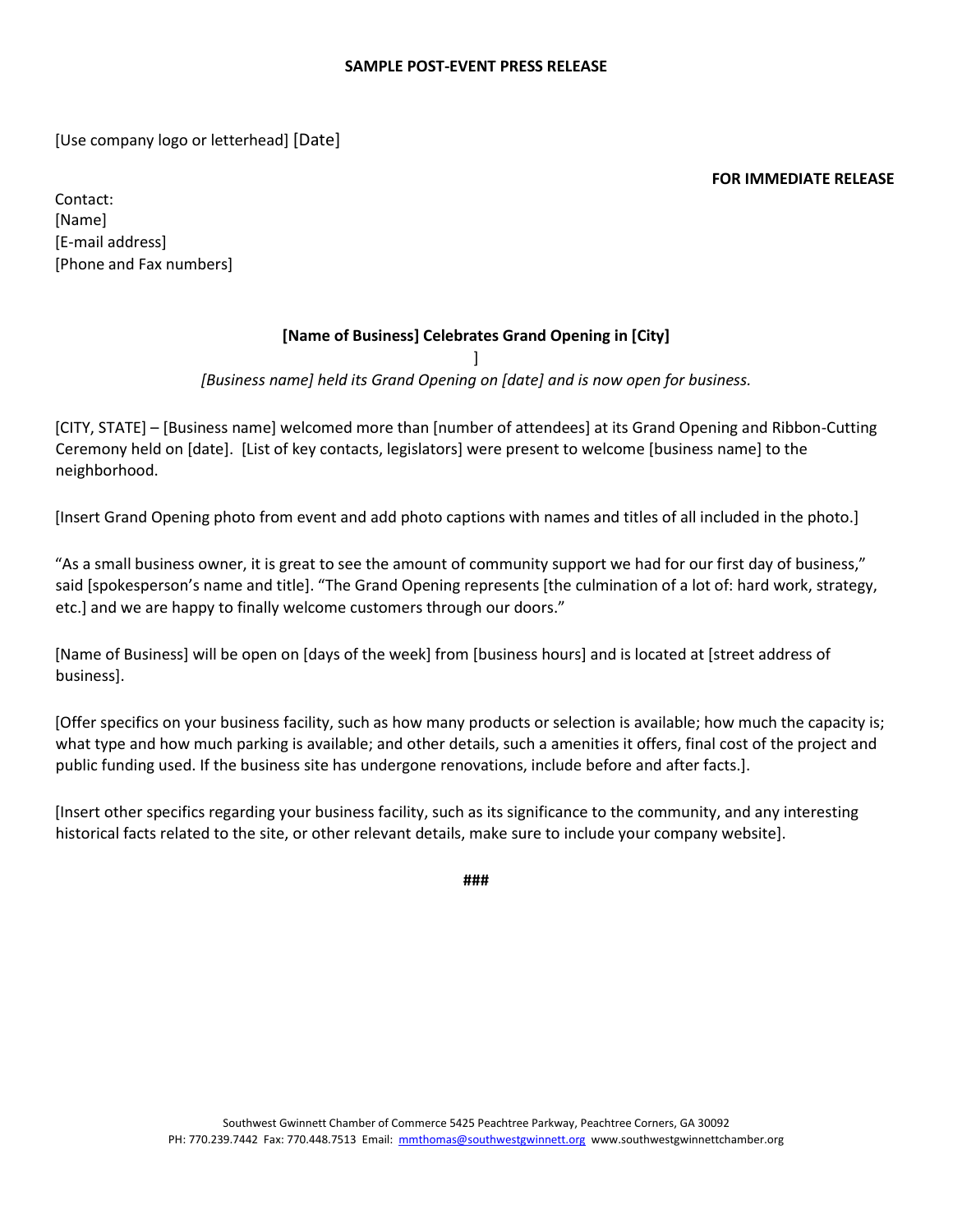## SOUTHWEST GWINNETT BERKELEY LAKE • NORCROSS

## Grand Opening Step-by-Step Guide

#### **STEP 1: Set Your Date and Time**

- Allow plenty of time for planning, one or two months lead time is a good rule of thumb.
- Avoid major holidays. Take note of any government holidays and major sporting events.
- Check other local events by checking community calendars such as Chambers of Commerce and other business associations.
- After work events are well attended, as they do not interfere with working hours. The best time for post-work events is between 4:30 pm – 6:30 pm.
- Luncheon events are also an option, but the duration of the event is more confined to 1.5 hours, as the best time for luncheons is between 11:30 am – 1:00 pm.
- Avoid mid-morning and mid-afternoon times.
- Set a rain date in advance if the weather is a factor.

#### **STEP 2: Determine Grand Opening Activities**

- Traditional events include a few speeches, a ribbon cutting, and some giveaways.
- Other activity ideas include: a tour, sign unveiling, exhibits (blue prints, machinery, etc.), recognition of VIPs, music or other entertainment (radio station), a raffle or door prize (use raffle tickets to build customer database), prize displays, refreshment stations – both drink and food.
- Open House- Casual event which lasts several hours. Guests come and go informally and visit your business.
- Serving food and/or beverages is almost a necessity for a successful event.
	- 1. During the late afternoon or early evening events, light hors d'oeuvres or finger foods are appropriate. Chips, dips, cheeses, vegetable, fruit or cold-cut trays are ideal.
	- 2. At lunchtime events, serve some kind of sandwich or buffet meal.
- Think out of the box, what would make your grand opening different?
- Don't forget to check out the SWGC Business Directory for vendors who can meet your catering, entertainment, photography and rental/floral needs.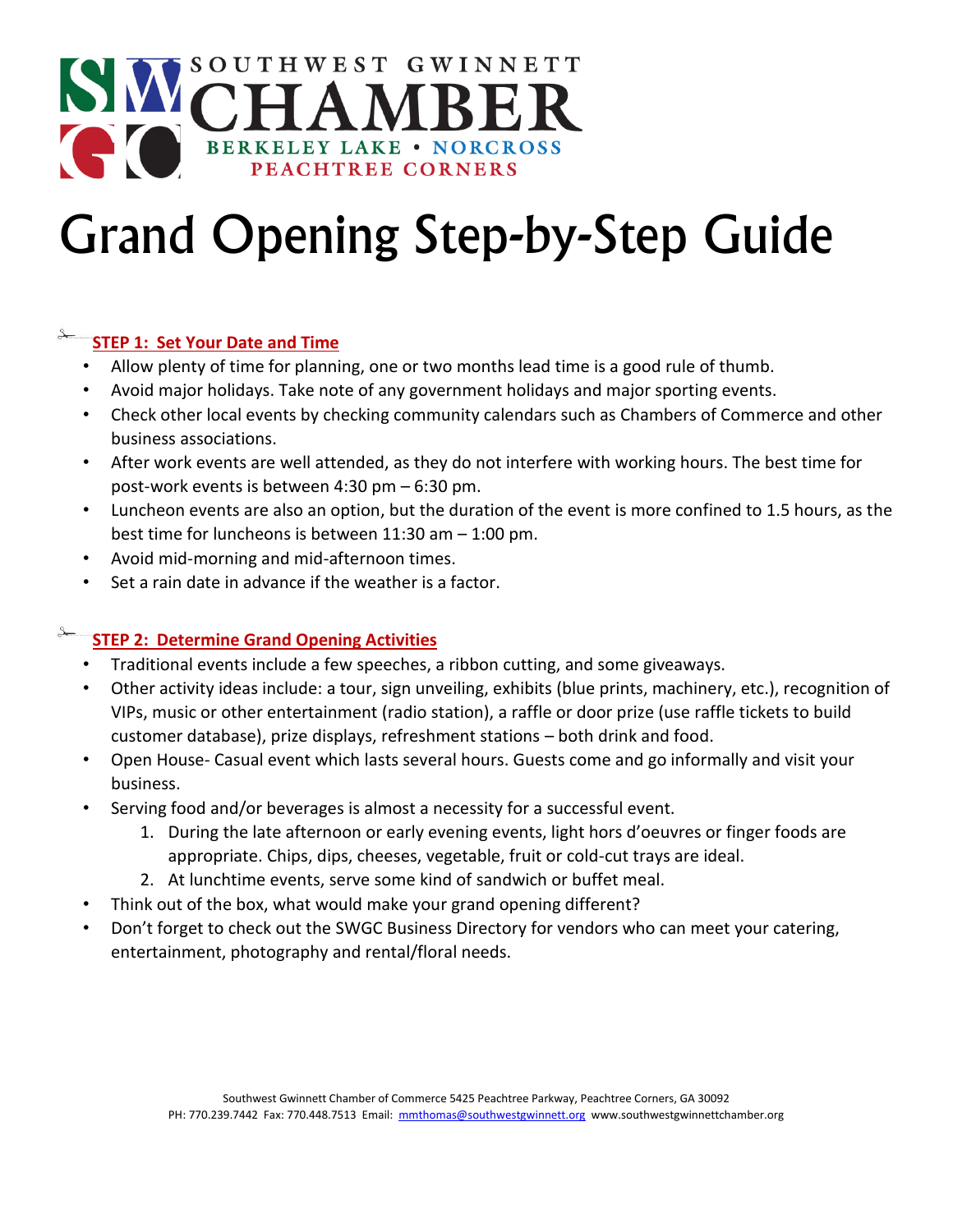#### **STEP 3: Select Featured Speakers**

- Choose a Master of Ceremonies to welcome your guests ad introduce speakers. This person can also offer remarks, thanks, and recognize VIPs in attendance.
- Guest speakers: contact them within the month to give them ample time to prepare remarks, set up a time limit for each speaker. Call one week before event to confirm attendance.

#### **STEP 4: Finalize Grand Opening Schedule**

- Compile a brief, written program for all participants with speaking roles. Be sure to provide recognition for sponsors and key people. Keep it short, one page is good.
- As a general rule, no planned program (speeches, etc.) should last more than 15 minutes with 5-10 being ideal. Plan your speakers order and time limit ahead of time. Have a set schedule. Make sure a photographer and/or videographer is scheduled.
- Sample event schedule
	- 1. Welcome guests
	- 2. Introduction to your company, your hours of operation and anything unique to your business
	- 3. Introduction of Board or VIPs
	- 4. Call up the guest speakers
	- 5. Cut the ribbon, usually by company head or dignitaries, or all employees, make sure to have the guests do a countdown and get the photographer(s)/media ready.
	- 6. Thank everyone for attending
	- 7. Offer attendees to join in any planned activities, tour, food, entertainment, etc.

#### **STEP 5: Compile Invitee List**

- A good guest list includes:
	- o Current and past customers; Potential/target customers; Suppliers; Family & friends; Your Board of Directors or business partners; Employees and spouses/significant others;
	- $\circ$  People that helped you start bankers, accountants, contractors, attorneys and advisors, and Investors
	- o Fellow business people, neighboring businesses, business associations and local chamber.
	- o Key government officials Mayors, Board of Commissioners, City Council members, legislators, and the media
- Potential/target customers include those to whom your business wants to sell/provide a service. This type of customer should be the decision-makers who, in a family or another business, will decide to use your company's services. Grand Openings are an opportunity to highlight what is unique about your company to this group. Sources of target names include known customers, results of internet searches, and networking efforts.
- Develop a customer database. The database should customer's name, address, phone number, email address, and a column for the source of the target name "web research." Use this database to make cold calls, mail postcards, email blasts, issue invitations, etc.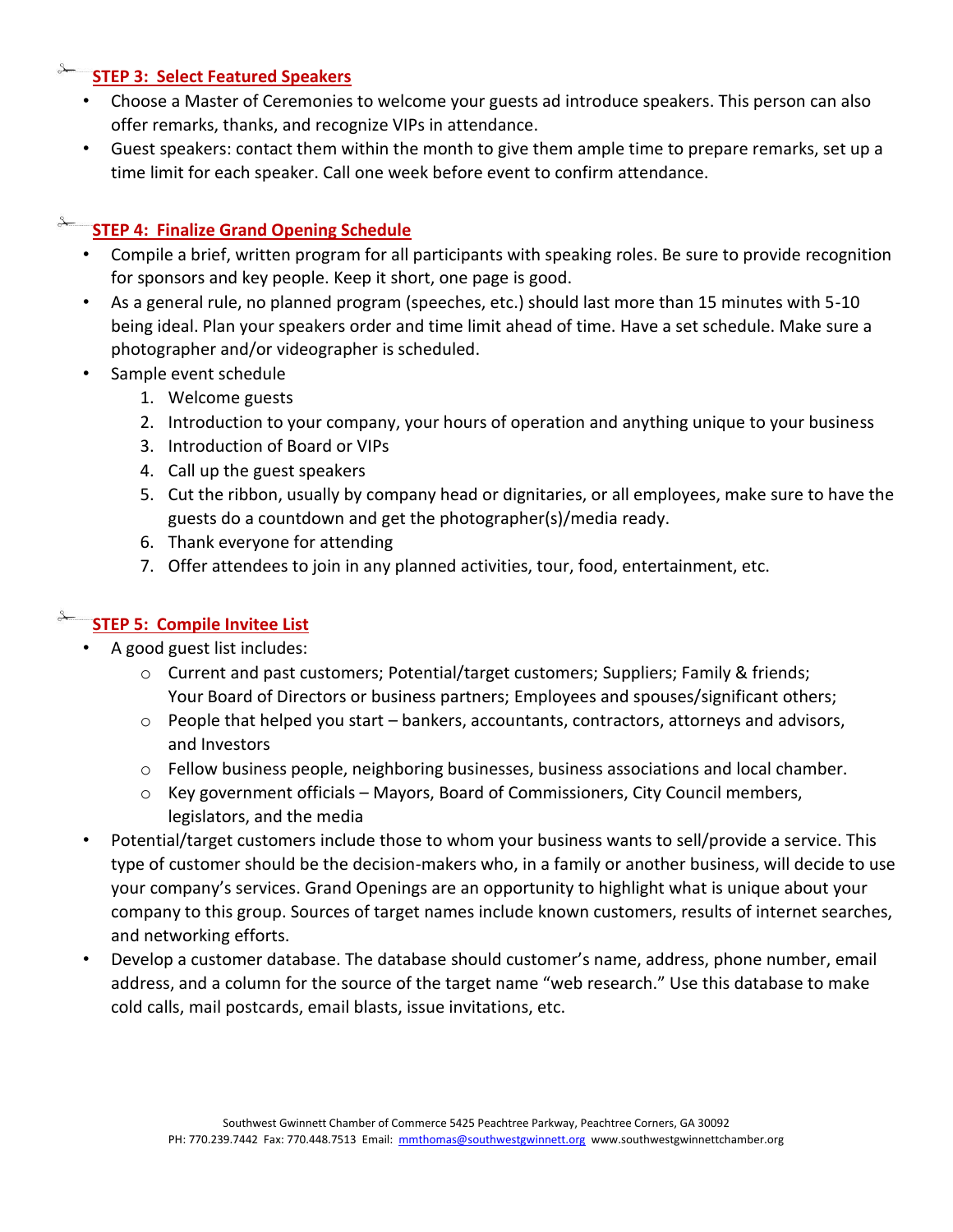#### **STEP 6: Create Formal Announcement & Invitations**

- Create an announcement or invitation (letter, postcard, email message or flyer) that can be mailed, emailed, or left behind for neighboring/local businesses to distribute on your behalf.
- Personalize any letters you send with the customer's name, if possible.
- Be sure to include your name, type of event, date, timeframe, and address. You may want to include your business card and directions (map) to the site of the event. Remember to include your logo and multiple ways for customers to reach you – office phone, number, hours, email and/or website addresses.
- Mail/email the announcement/invitation shortly before the grand opening (about 2 weeks prior). If applicable, send physical card first, then use the e-version: "Save the Date" as a reminder about 1 week later.
- Consider other methods to advertise the event: signs, websites, newsletters, Chambers of Commerce, client distribution lists, Facebook, Twitter, media event and online calendar listings, etc.

### **STEP 7: Prepare for Media Coverage**

A well-prepared news release is the key to having your Grand Opening published in the local media. Be sure to include what is exciting and different about your company and a brief biographical sketch about the owner background and business specialties. (Refer to samples provided at the end of this document). Compose a Press Release:

- Keep the release brief, preferably one page. Two to three paragraphs is sufficient.
- Make sure to check the local community calendar for all local media. Send your release to: television and radio stations, newspapers, online sites, Chambers of Commerce and any community-minded companies and organizations.
- The top left of your press release should include your logo, then the date. To the top right should be the phrase "FOR IMMEDIATE RELEASE," followed by the business' contact information.
- Always include the name, phone and email address of the main contact for questions from the media. Listing more than one contact is advised.
- Always provide at least one photograph with every release to newspapers, even if the photo is only a head-shot of the business owners. A good photograph may increase the chances that your release will be used.
- Be precise with dates and times of your event, for example: Wednesday, May 9, 2013 and 11:00 a.m. 2:00 p.m.
- The release must answer the 5 W's who, what, when, where and why. The first four should be placed in the first or lead paragraph, the why should be explained in the second paragraph.
- Do not ask for the media to hold onto a press release until a later date. Send it when you want it released.
- Make sure your company contact, including the website, is at the end of the release.
- Add "###" at the end, centered and double-spaced, to let the media know that is the end of the release.